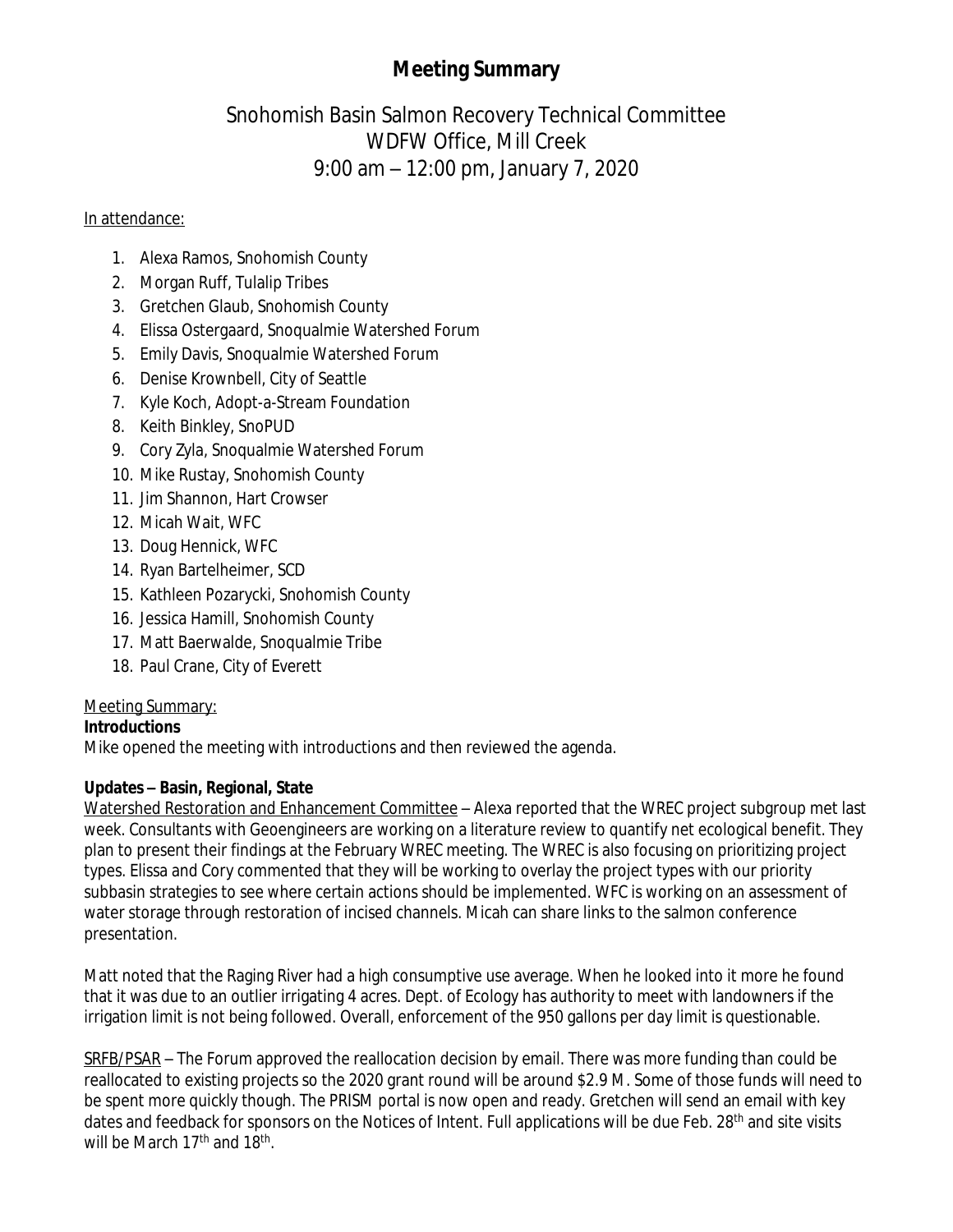NEP Funding: Snohomish County has a few projects selected for funding through the regional Strategic Initiative Leads process. Frank Leonetti, with Snohomish County, has a proposal that aligns with Tim Beechie's model work. Morgan will coordinate with them to make sure the funding goes to support the work being done and does not duplicate efforts. The Tech Comm noted that they would be interested in receiving an update on the progress of all NTAs underway in the Snohomish basin.

## **Other**

Skagit is hiring a new fulltime noxious weed coordinator.

The Cooperative Watershed Management solicitation opens next week. Pre-applications will be due February  $10<sup>th</sup>$ .

The Status & Trends report is finished and will be shared soon.

### **Floodplains by Design Pre-proposal Project Review**

Pre-proposals are due January 31<sup>st</sup> and lead entity coordination is a requirement. There are four projects in our basin seeking funding this round. Today's presentations are intended to meet the coordination requirements.

Community Floodplain Solutions Sky Valley – Jessica Hamill, with Snohomish County, presented on their project being submitted at the pre-proposal stage. Phase 1 is currently underway and received \$4.8M in grant funding to support concept development and acquisition work; up to 200 acres of high risk (repetitive loss, channel migration zone, etc.) property will be targeted for acquisition. This proposal, Phase 2, will seek \$9M in funding to carry out the concepts developed in Phase 1 mainly for subreach 1, 4, and 5. The proposal will require 20% match and the sponsor plans to use a culvert replacement in subreach 5 to meet that requirement.

Tech Comm members had some questions and concerns about the project and the presenter addressed them by explaining that the pre-application for Phase 2 requires only high level information. Since Phase 1 is only in the early stages, it is hard to be very detailed regarding Phase 2 at this time. However, abstaining from submitting an application for the upcoming funding cycle would force the project team to stop all work due to the lag time in funding awards and contracting. Interested landowners do not have time to wait.

Cherry Valley – Micah, with Wild Fish Conservancy, presented on their project being submitted at the preproposal stage. He reminded the group that Phase 2 and Phase 3 of this multi-phase project have been funded already. This next step will seek to replace five culverts at 300<sup>th</sup> Street (two with bridges). The project has fish and ag. benefits. Drainage District #7 has a levee on the left bank that frequently gets overtopped resulting in fish stranding in the fields. The goal is to reinforce the levee cross-section to avoid that breaching or move it back and open up those 100 acres to the creek.

South Fork Snoqualmie Levee Setback – Cory Zyla, with Snoqualmie Watershed Forum, presented on the City of North Bend's project being submitted at the pre-proposal stage. The sponsors previously applied to fund this project through the basin's SRFB/PSAR grant round so most of the group is familiar with the proposal. The levee often overtops and cuts off SR22 and residents are forced to evacuate the area. The project is above the falls and seeks to increase water storage on 25-35 acres, reconnect approximately 25 acres of floodplain and restore 12 acres of riparian habitat. The proposal includes a request for \$4.2M.

FbD project sponsors will come back to the Tech Comm. in May with more refined proposals.

#### **Chapter Update**

The committee reviewed the list of founding technical documents to incorporate into the update. Emily will email the list out for feedback from members.

#### **DNR Salmon Strategy**